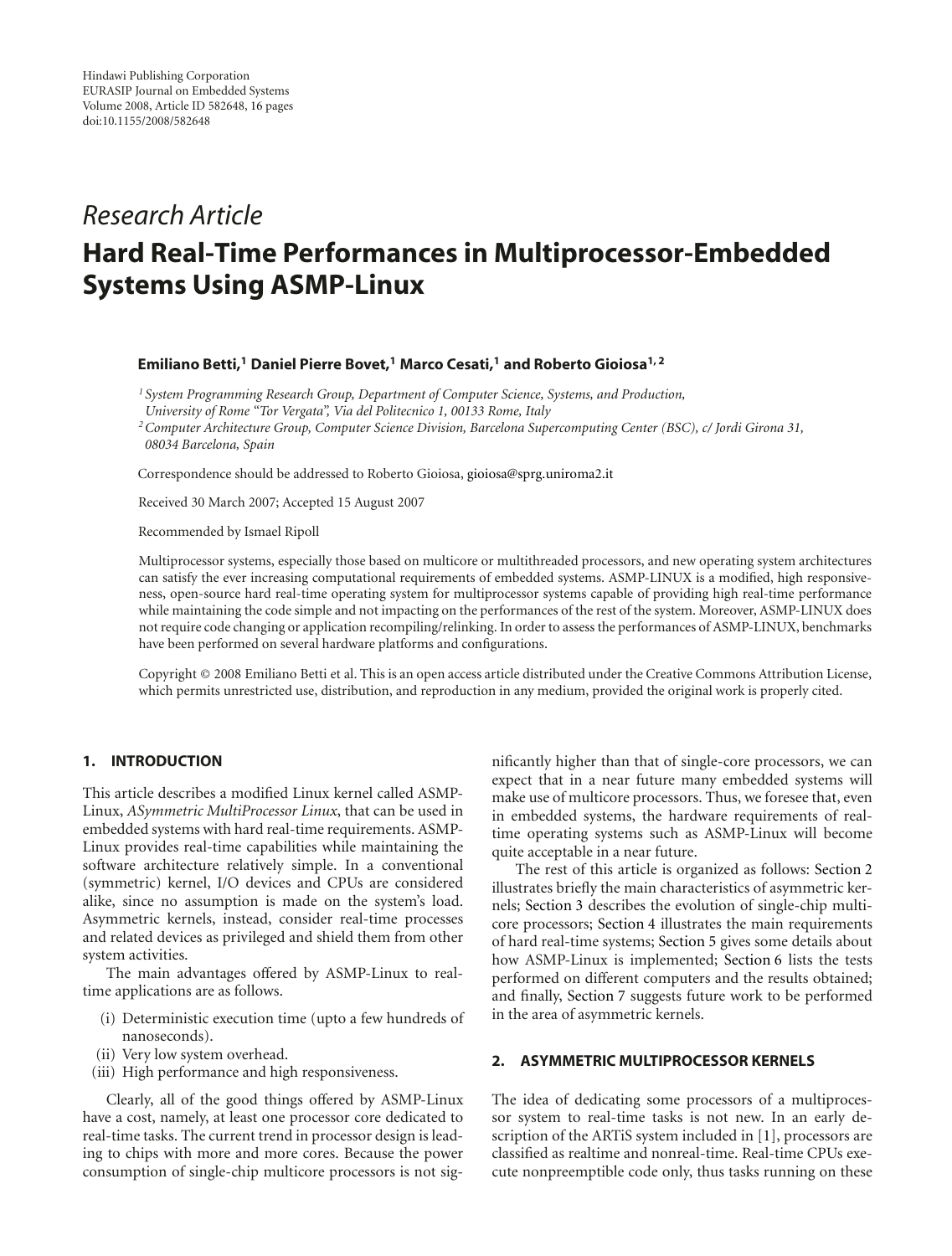processors perform predictably. If a task wants to enter into a preemptible section of code on a real-time processor, AR-TiS will automatically migrate this task to a nonreal-time processor.

Furthermore, dedicated load-balancing strategies allow all CPUs to be fully exploited. In a more recent article by the same group [2], processes have been divided into three groups: highest priority (RT0), other real-time Linux tasks (RT1+), and nonreal-time tasks; furthermore, a basic library has been implemented to provide functions that allow programmers to register and unregister RT0 tasks. Since ARTiS relies on the standard Linux interrupt handler, the system latency may vary considerably: a maximum observed latency of 120 microseconds on a 4-way Intel architecture-64 (IA-64) heavily loaded system has been reported in [2].

A more drastic approach to reduce the fluctuations in the latency time has been proposed independently in [3, 4]. In this approach, the source of real-time events is typically a hardware device that drives an IRQ signal not shared with other devices. The ASMP system is implemented by binding the real-time IRQ and the real-time tasks to one or more "shielded" processors, which never handle nonrealtime IRQs or tasks. Of course, the nonreal-time IRQs and nonreal-time tasks are handled by the other processors in the system. As discussed in [3, 4], the fluctuations of the system latency are thus significantly reduced.

It is worth noting that, since version 2.6.9 relased in October 2004, the standard Linux kernel includes a boot parameter *(isolcpus)* that allows the system administrator to specify a list of "isolated" processors: they will never be considered by the scheduling algorithm, thus they do not normally run any task besides the per-CPU kernel threads. In order to force a process to migrate on an isolated CPU, a programmer may make use of the Linux-specific system call *sched setaffinity()*. The Linux kernel also includes a mechanism to bind a specific IRQ to one or more CPUs; therefore, it is easy to implement an ASMP mechanism using a standard Linux kernel.

However, the implementation of ASMP discussed in this article, ASMP-Linux, is not based on the *isolcpus* boot parameter. A clear advantage of ASMP-Linux is that the system administrator can switch between SMP and ASMP mode at run time, without rebooting the computer. Moreover, as explained in Section 5.2, ASMP-Linux takes care of avoiding load rebalancing for asymmetric processors, thus it should be slightly more efficient than a system based only on *isolcpus*.

Although we will concentrate in this article on the realtime applications of asymmetric kernels, it is worth mentioning that these kernels are also used in other areas. As an example, some multicore chips introduced recently include different types of cores and require thus an asymmetric kernel to handle each core properly. The IBM cell broadband engine (BE) discussed in [5], for instance, integrates a 64-bit PowerPC processor core along with eight "synergistic processor cores." This multicore chip is the heart of the Sony PS3 playstation console, although other applications outside of the video game console market, such as medical imaging and rendering graphical data, are being considered.

# **3. MULTIPROCESSOR-EMBEDDED SYSTEMS**

The increasing demand for computational power is leading embedded system developers to use general-purpose processors, such as ARM, Intel, AMD, or IBM's POWER, instead of microcontrollers or digital signal processors (DSPs).

Furthermore, many hardware vendors started to develop and market *system-on-chip* (SoC) devices, which usually include on the same integrated circuit one or more generalpurpose CPUs, together with other specialized processors like DSPs, peripherals, communication buses, and memory. System-on-chip devices are particularly suited for embedded systems because they are cheaper, more reliable, and consume less power than their equivalent multichip systems. Actually, power consumption is considered as the most important constraint in embedded systems [6].

In the quest for the highest CPU performances, hardware developers are faced with a difficult dilemma. On one hand, the Moore law does not apply to computational power any more, that is, computational power is no longer doubling every 18 months as in the past. On the other hand, power consumption continues to increase more than linearly with the number of transistors included in a chip, and the Moore law still holds for the number of transistors in a chip.

Several technology solutions have been adopted to solve this dilemma. Some of them try to reduce the power consumption by sacrificing computational power, usually by means of *frequency scaling*, *voltage throttling*, or both. For instance, the Intel Centrino processor [7] may have a variable CPU clock rate ranging between 600 MHz and 1.5 GHz, which can be dynamically adjusted according to the computational needs.

Other solutions try to get more computational power from the CPU without increasing power consumption. For instance, a key idea was to increase the *instruction level parallelism* (ILP) inside a processor; this solution worked well for some years, but nowadays the penalty of a cache miss (which may stall the pipeline) or of a miss-predicted branch (which may invalidate the pipeline) has become way too expensive.

Chip-multithread (CMT)[8] processors aim to solve the problem from another point of view: they run different processes at the same time, assigning them resources dynamically according to the available resources and requirements. Historically the first CMT processor was a *coarse-grained multithreading* CPU (IBM RS64-II [9, 10]) introduced in 1998: in this kind of processor only one thread executes at any instance. Whenever that thread experiments a long-latency delay (such as a cache miss), the processor swaps out the waiting thread and starts to execute the second thread. In this way the machine is not idle during the memory transfers and, thus, its utilization increases.

*Fine-grained multithreading* processors improve the previous approach: in this case the processor executes the two threads in successive cycles, most of the time in a roundrobin fashion. In this way, the two threads are executed at the same time but, if one of them encounters a longlatency event, its cycles are lost. Moreover, this approach requires more hardware resources duplication than the coarsegrained multithreading solution.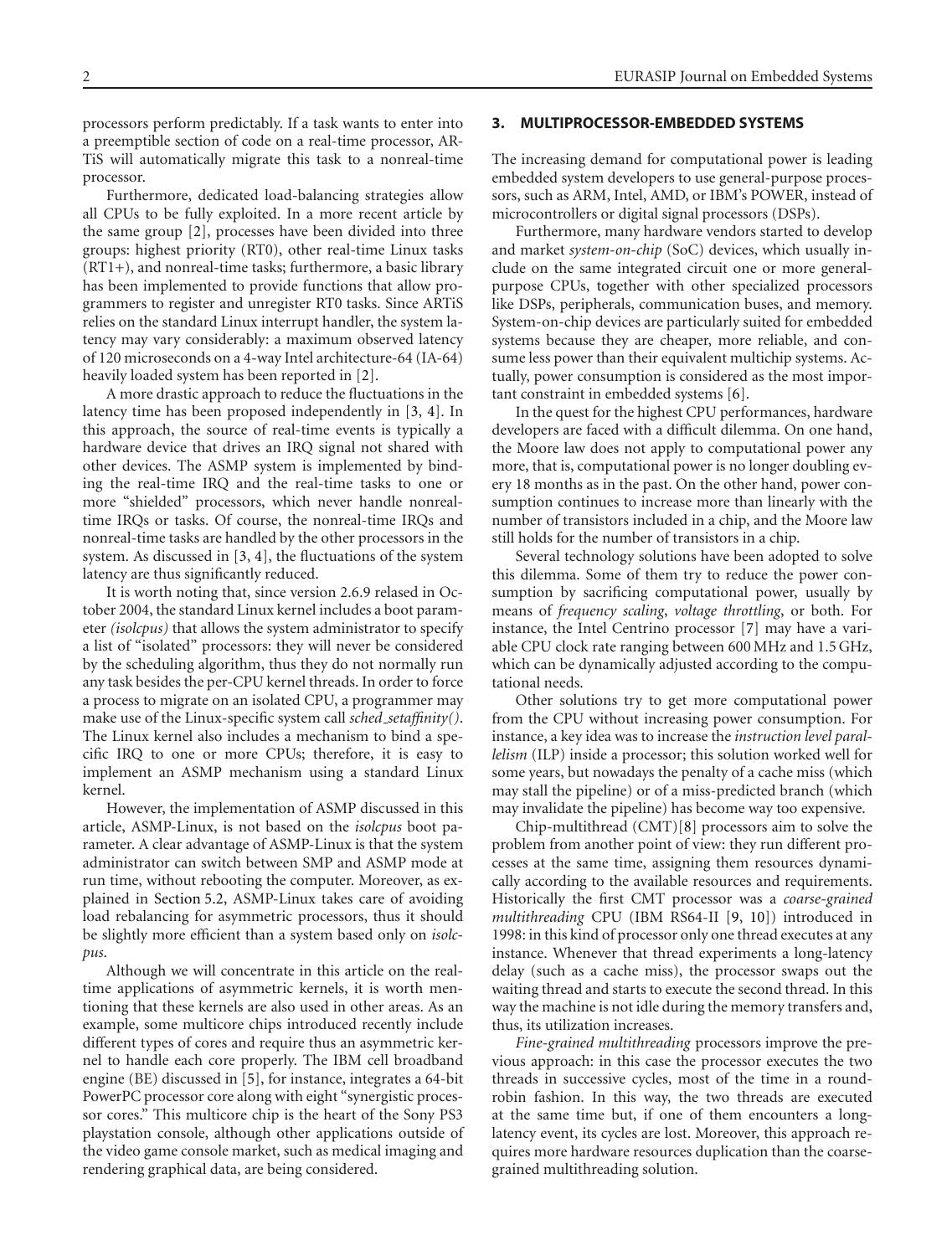In *simultaneous multithreading* (SMT) processors two threads are executed at the same time, like in the fine-grained multithreading CPUs; however, the processor is capable of adjusting the rate at which it fetches instructions from one thread flow or the other one dynamically, according to the actual environmental situation. In this way, if a thread experiments a long-latency event, its cycles will be used by the other thread, hopefully without loosing anything.

Yet another approach consists of putting more processors on a chip rather than packing into a chip a single CPU with a higher frequency. This technique is called *chip-level multiprocessing* (CMP), but it is also known as "chip multiprocessor;" essentially it implements symmetric multiprocessing (SMP) inside a single VLSI integrated circuit. Multiple processor cores typically share a common second- or third-level cache and interconnections.

In 2001, IBM introduced the first chip containing two single-threaded processors (cores): the POWER4 [11]. Since that time, several other vendors have also introduced their multicore solutions: dual-core processors are nowadays widely used (e.g., Intel Pentium D [12], AMD Opteron [13], and Sun UltraSPARC IV [14] have been introduced in 2005); quad-core processors are starting to appear on the shelves (Intel Pentium D [15] was introduced in 2006 and AMD Barcelona will appear in late 2007); eight-core processors are expected in 2008.

In conclusion, we agree with McKenney's forecast [16] that in a near future many embedded systems will sport several CMP and/or CMT processors. In fact, the small increase in power consumption will likely be justified by the large increment of computational power available to the embedded system's applications. Furthermore, the actual trend in the design of system-on-chip devices suggests that in a near future such chips will include multicore processors. Therefore, the embedded system designers will be able to create boards having many processors almost "for free," that is, without the overhead of a much more complicated electronic layout or a much higher power consumption.

# **4. SATISFYING HARD REAL-TIME CONSTRAINTS USING LINUX**

The term *real-time* pertains to computer applications whose correctness depends not only on whether the results are the correct ones, but also on the time at which the results are delivered. A *real-time system* is a computer system that is able to run real-time applications and fulfill their requirements.

## *4.1. Hard and soft real-time applications*

Real-time systems and applications can be classified in several ways. One classification divides them in two classes: "hard" real-time and "soft" real-time.

A *hard real-time* system is characterized by the fact that meeting the applications' deadlines is the primary metric of success. In other words, failing to meet the applications' deadlines—timing requirements, quality of service, latency contraints, and so on—is a catastrophic event that must be absolutely avoided.

Conversely, a *soft real-time*system is suitable to run applications whose deadlines must be satisfied "most of the times," that is, the job carried on by a soft real-time application retains some value even if a deadline is passed. In soft real-time systems some design goals—such as achieving high average throughput—may be as important, or more important, than meeting application deadlines.

An example of hard real-time application is a missile defense system: whenever a radar detects an attacking missile, the real-time system has to compute all the information required for tracking, intercepting, and destroying the target missile. If it fails, catastrophic events might follow. A very common example of soft real-time application is a video stream decoder: the incoming data have to be decoded on the fly. If, for some reason, the decoder is not able to translate the stream before its deadline and a frame is lost, nothing catastrophic happens: the user will likely not even take notice of the missing frame (the human eye cannot distinguish images faster than 1*/*10 second).

Needless to say, hard real-time applications put much more time and resource constraints than soft real-time applications, thus they are critical to handle.

# *4.2. Periodic and event-driven real-time applications*

Another classification considers two types of real-time applications: "periodic" and "event-driven."

As the name suggests, *periodic* applications execute a task periodically, and have to complete their job within a predefined deadline in each period. A nuclear power plant monitor is an example of a periodic hard real-time application, while a multimedia decoder is an example of a periodic soft realtime application.

Conversely, *event-driven* applications give raise to processes that spend most of the time waiting for some event. When an expected even occurs, the real-time process waiting for that event must wake up and handle it so as to satisfy the predefined time constraints. An example of event-driven hard real-time application is the missile defense system already mentioned, while a network router might be an example of an event-driven soft real-time application.

When dealing with periodic real-time applications, the operating system must guarantee a sufficient amount of resources—processors, memory, network bandwith, and so on—to each application so that it succeeds in meeting its deadlines. Essentially, in order to effectively implement a real-time system for periodic applications, a resource allocation problem must be solved. Clearly, the operating system will assign resources to processes according to their priorities, so that a high-priority task will have more resources than a low-priority task.

This article focuses on both event-driven and periodic hard real-time applications. Even if the former ones are supposed to be the most critical tasks to handle, in order to estimate the operating system overhead, some results for periodic real-time application are also provided in Section 6.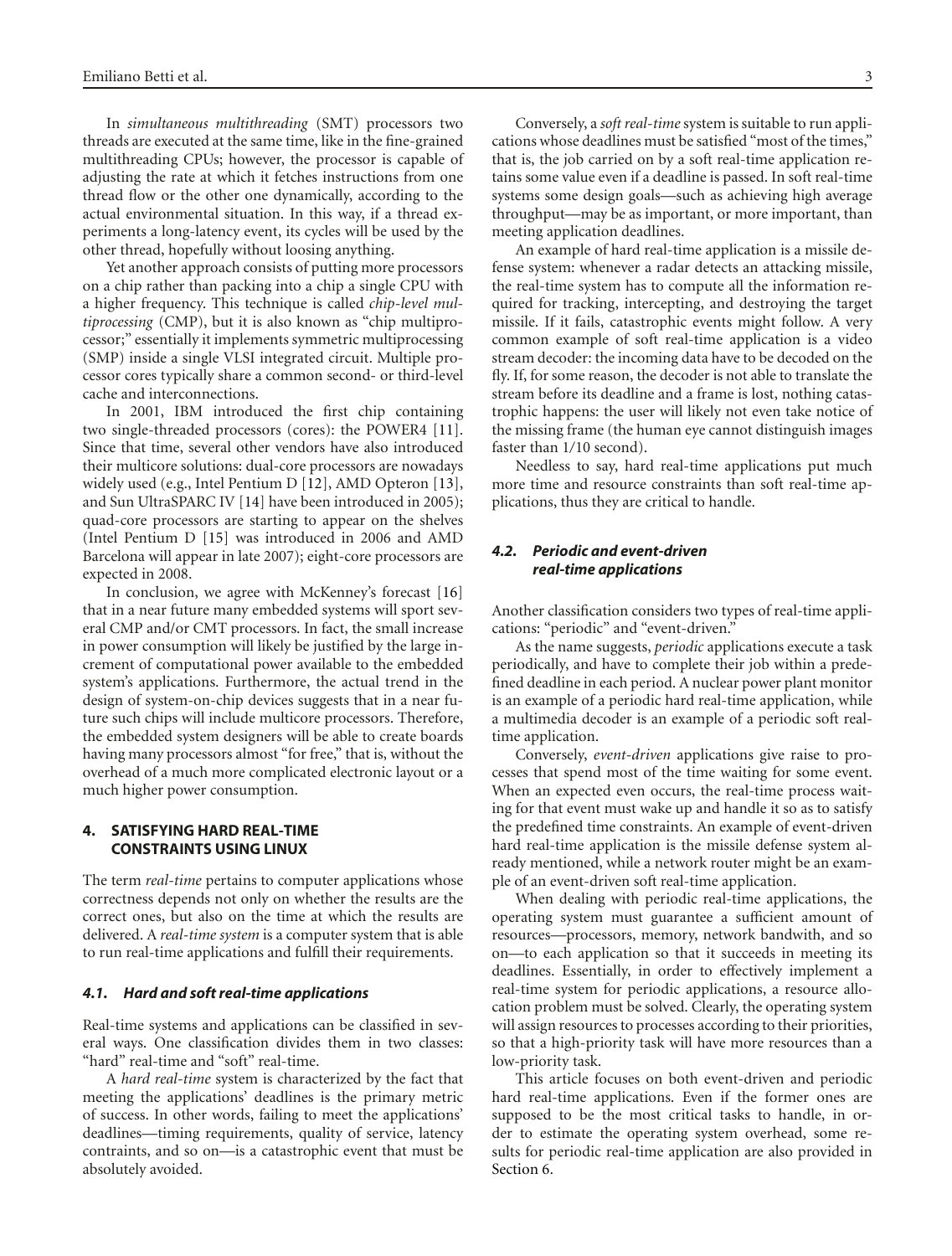

Figure 1: Jitter.

#### *4.3. Jitter*

In an ideal world, a real-time process would run undisturbed from the beginning to the end, directly communicating with the monitored device. In this situation a real-time process will require always the same amount of time (*T*) to complete its (periodic) task and the system is said to be *deterministic*.

In the real world, however, there are several software layers between the device and the real-time process, and other processes and services could be running at the same time. Moreover, other devices might require attention and interrupt the real-time execution. As a result, the amount of time required by the real-time process to complete its task is actually  $T_x = T + \varepsilon$ , where  $\varepsilon \ge 0$  is a delay caused by the system. The variation of the values for *ε* is defined as the system's *jitter*, a measure of the non-determinism of a system.

Determinism is a key factor for hard real-time systems: the larger is the jitter, the less deterministic is the system's response. Thus, the jitter is also an indicator of the hard realtime capabilities of a system: if the jitter is greater than a critical threshold, the system cannot be considered as real-time. As a consequence, a real-time operating system must be designed so as to minimize the jitter observed by the real-time applications.

Jitter, by its nature, is not constant and makes the system behavior unpredictable; for this reason, real-time application developers must provide an estimated *worst-case execution time* (WCET), which is an upper bound (often quite pessimistic) of the real-time application execution time. A real-time application catches its deadline if  $T_x \leq WCEPT$ .

As discussed in [17–19], short, unpredictable activities such as interrupts handling are the main causes of large jitter in computer systems. As shown in Figure 1, the jitter is composed by two main components: the "operating system overhead" and the "operating system latency."

The *operating system overhead* is the amount of time the CPU spends while executing system's code—for example, handling the hardware devices or managing memory—and code of other processes instead of the real-time process' code.

The *operating system latency* is the time elapsed between the instant in which an event is raised by some hardware device and the instant in which a real-time application starts handling that event.<sup>1</sup>

The definitions of overhead and latency are rather informal, because they overlap on some corner cases. For instance, the operating system overhead includes the time spent by the kernel in order to select the "best" process to run on each CPU; the component in charge of this activity is called *scheduler*. However, in a specific case, the time spent while executing the scheduler is not accounted as operating system overhead but rather as operating system latency: it happens when the scheduler is going to select precisely the process that carries on the execution of the real-time application. On the other hand, if some nonreal-time interrupts occur between a real-time event and the wakeup of the real-time applications, the time spent by the kernel while handling the nonreal-time interrupts shoud be accounted as overhead rather than latency.

As illustrated in Figure 1, operating system latency can be decomposed in two components: the "interrupt latency" and the "scheduler latency." Both of them reduce the system's determinism and, thus, its real-time capabilities.

The *interrupt latency* is the time required to execute the interrupt handler connected to the device that raised the interrupt, that is, the device that detected an event the realtime process has to handle. The *scheduler latency* is the time required by the operating system scheduler to select the realtime task as the next process to run and assign it the CPU.

#### *4.4. Hardware jitter*

There is a lower bound on the amount of nondeterminism in any embedded system that makes use of general-purpose processors. Modern *custom of-the-shelf* (COTS) processors are intrinsically parallel and so complex that it is not possible to predict when an instruction will complete. For example, cache misses, branch predictors, pipeline, out-of-order execution, and speculative accesses could significantly alter the execution time of an in-flying instruction. Moreover, some shared resources, such as the PCI bus or the memory controller, require an arbitration among the hardware devices, that is, a lock mechanism. There are also "intrinsic indeterministic buses" used to connect devices to the system or system to system, such as Ethernet or PCI buses [20].

Nonetheless, most of the real-time embedded systems that require high computational power make use of COTS processors—mainly for their high performance/cost ratio implicitly giving strict determinism up. As a matter of fact, commercial and industrial real-time systems often follow the *five-nines rule*: the system is considered hard real-time if a real-time application catches its deadline the 99.999% of the times.

The indeterminism caused by the hardware cannot be reduced by the software, thus no real-time operating system (including ASMP-Linux) can have better performances than those of the underlying hardware. In other words, the execution time  $T_x$  of a real-time task will always be affected by

<sup>&</sup>lt;sup>1</sup> Periodic real-time applications, too, suffer from operating system latency. For example, the operating system latency may cause a periodic appli-

cation to wake up with some delay with respect to the beginning of its real-time period.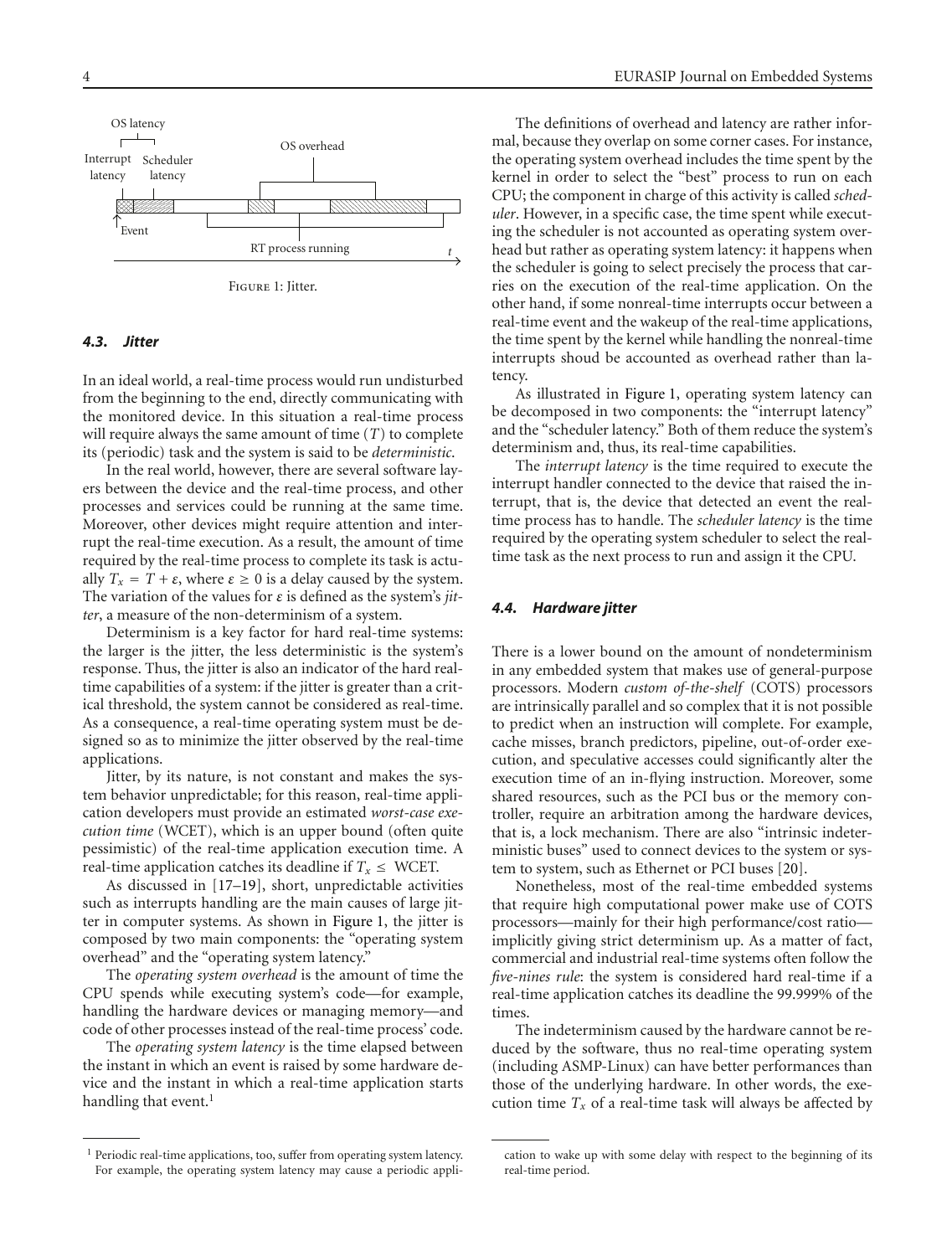

Figure 2: Horizontally partitioned operating system.

some jitter, no matter of how good the real-time operating system is. However, ASMP-Linux aims to contribute to this jitter as less as possible.

#### *4.5. System partitioning*

The real-time operating system must guarantee that, when a real-time application requires some resource, that resource is made available to the application as soon as possible. The operating system should also ensure that the resources shared among all processes—the CPU itself, the memory bus, and so on—are assigned to the processes according to a policy that takes in consideration the priorities among the running processes.

As long as the operating system has to deal only with processes, it is relatively easy to preempt a running process and assign the CPU to another, higher-priority process. Unfortunately, external events and operating system critical activities, required for the correct operation of the whole system, occur at unpredictable times and are usually associated with the highest priority in the system. Thus, for example, an external interrupt could delay a critical, hard real-time application that, deprived of the processor, could eventually miss its deadline. Even if the application manages to catch its deadline, the operating system may introduce a factor of nondeterminism that is tough to predict in advance.

Therefore, handling both external events and operating system critical activities while guaranteeing strict deadlines is the main problem in real-time operating systems. Multiprocessor systems make this problem even worse, because operating system activities are much more complicated.

In order to cope with this problem, real-time operating systems are usually partitioned horizontally or vertically. As illustrated in Figure 2, *horizontally partitioned operating systems* have a bottom layer (called *hardware abstraction layer*, or HAL) that virtualizes the real hardware; on top of this layer there are several *virtual machines*, or *partitions*, running a standard or modified operating system, one for each application's domain; finally, applications run into their own domain as they were running on a dedicated machine.

In horizontally partitioned operating systems the realtime application have an abstract view of the system; ex-



Figure 3: Vertically partitioned operating system.

ternal events are caught by the hardware abstraction layer and propagated to the domains according to their priorities. While it seems counterintuitive to use virtual machines for hard real-time applications, this approach works well in most of the cases, even if the hardware abstraction layer—in particular the partitions scheduler or the interrupt dispatcher might introduce some overhead. Several Linux-based realtime operating systems such as RTAI [21] (implemented on top of *Adeos* [22]) and some commercial operating systems like Wind River's VxWorks [23] use this software architecture.

In contrast with the previous approach, in a *vertically partitioned operating system* the resources that are crucial for the execution of the real-time applications are directly assigned to the application themselves, with no software layer in the middle. The noncritical applications and the operating system activities not related to the real-time tasks are not allowed to use the reserved resources. This schema is illustrated in Figure 3.

Thanks to this approach, followed by ASMP-Linux, the real-time specific components of the operating system are kept simple, because they do not require complex partition schedulers or virtual interrupt dispatchers. Moreover, the performances of a real-time application are potentially higher with respect to those of the corresponding application in a horizontally partitioned operating system, because there is no overhead due to the hardware abstraction layer. Finally, in a vertically partitioned operating system, the nonreal-time components never slow down unreasonably, because these components always have their own hardware resources different from the resources used by the real-time tasks.

#### **5. IMPLEMENTATION OF ASMP-LINUX**

ASMP-Linux has been originally developed as a patch for the 2.4 Linux kernel series in 2002 [3]. After several revisions and major updates, ASMP-Linux is now implemented as a patch for the Linux kernel 2.6.19.1, the latest Linux kernel version available when this article has been written.

One of the design goals of ASMP-Linux is simplicity: because Linux developers introduce quite often significant changes in the kernel, it would be very difficult to maintain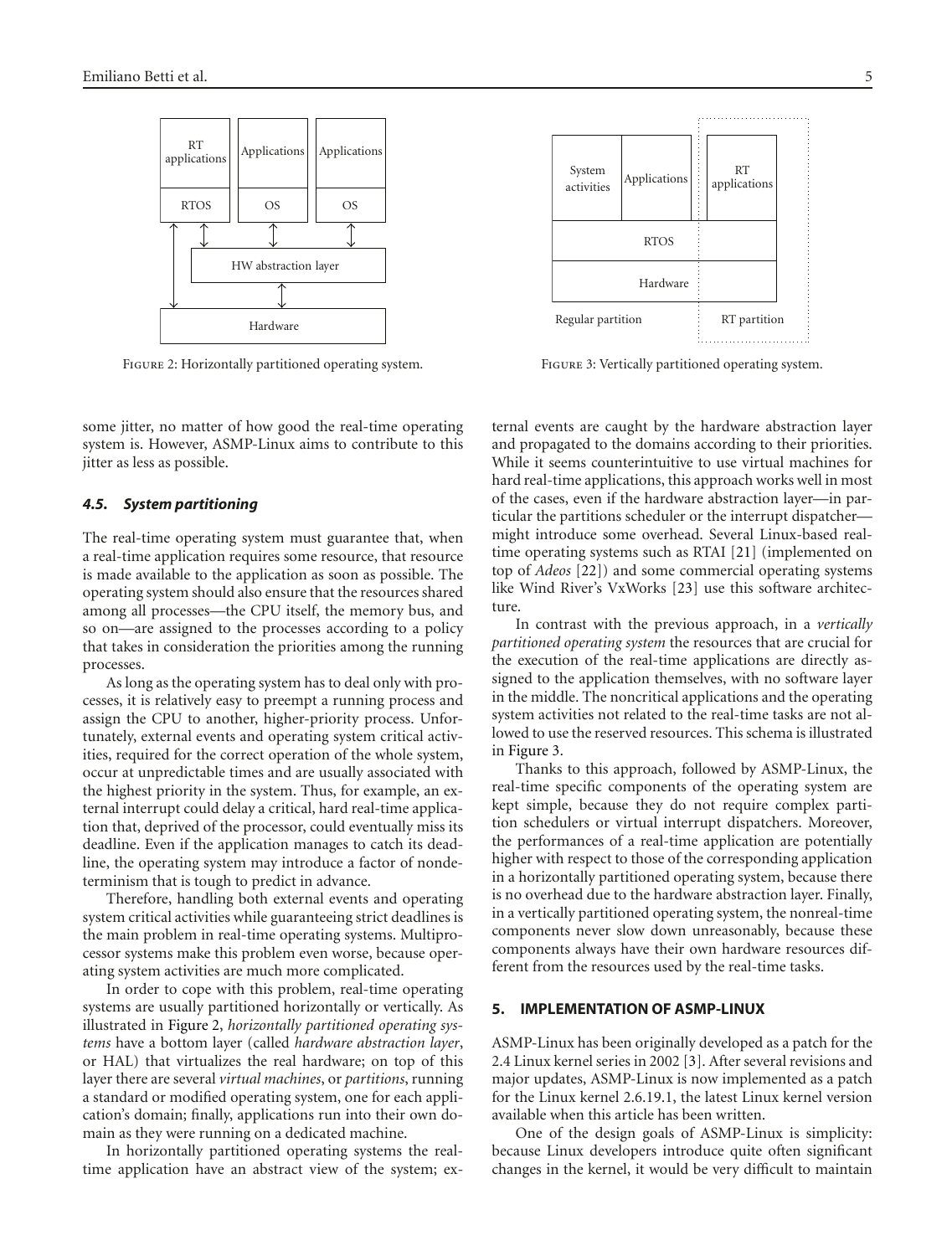the ASMP-Linux patch if it would be intrusive or overly complex. Actually, most of the code specific to ASMP-Linux is implemented as an independent kernel module, even if some minor changes in the core kernel code—mainly in the scheduler, as discussed in Section 5.2—are still required.

Another design goal of ASMP-Linux is architectureindependency: the patch can be easily ported to many different architectures, besides the IA-32 architecture that has been adopted for the experiments reported in Section 6.

It should be noted, however, that in a few cases ASMP-Linux needs to interact with the hardware devices (for instance, when dealing with the local timer, as explained in Section 5.3). In these cases, ASMP-Linux makes use of the interfaces provided by the standard Linux kernel; those interfaces are, of course, architecture-dependent but they are officially maintained by the kernel developers.

It is also worth noting that what ASMP-Linux can or cannot do depends ultimately on the characteristics of the underlying system architecture. For example, in the IBM's POWER5 architecture disabling the in-chip circuit that generates the local timer interrupt (the so-called *decrementer*) also disables all other external interrupts. Thus, the designer of a real-time embedded system must be aware that in some general-purpose architectures it might be simply impossible to mask all sources of system jitter.

ASMP-Linux is released under the version 2 of the GNU General Public License [24], and it is available at http:// www.sprg.uniroma2.it/asmplinux.

#### *5.1. System partitions*

ASMP-Linux is a vertically partitioned operating system. Thus, as explained in Section 4.5, it implements two different kinds of partitions as follows.

#### *System partition*

It executes all the nonreal-time activities, such as daemons, normal processes, interrupt handling for noncritical devices, and so on.

#### *Real-time partition*

It handles some real-time tasks, as well as any hardware device and driver that is crucial for the real-time performances of that tasks.

In an ASMP-Linux system there is exactly one system partition, which may consist of several processors, devices, and processes; moreover, there should always exist at least one real-time partition (see Figure 4). Additional real-time partitions might also exist, each handling one specific real-time application.

Each real-time partition consists of a processor (called *shielded CPU*, or shortly s-cpu),  $n_{\text{irq}} \geq 0$  IRQ lines assigned to that processor and corresponding to the critical hardware devices handled in the partition, and  $n_{task} \ge 0$  real-time processes (there could be no real-time process in the partition; this happens when the whole real-time algorithm is coded inside an interrupt handler).



Figure 4: ASMP-Linux partitioning.

Each real-time partition is protected from any external event or activity that does not belong to the real-time task running on that partition. Thus, for example, no conventional process can be scheduled on a shielded CPU and no normal interrupt can be delivered to that processor.

# *5.2. Process handling*

The bottom rule of ASMP-Linux while managing processes is as follows.

Every process assigned to a real-time partition must run only in that partition; furthermore, every process that does not belong to a real-time partition cannot run on that partition.

It should be noted, however, that a real-time partition always include a few peculiar nonreal-time processes. In fact, the Linux kernel design makes use of some processes, called *kernel threads*, which execute only in Kernel Mode and perform system-related activities. Besides the *idle process*, a few kernel threads such as *ksoftirqd* [25] are duplicated across all CPUs, so that each CPU executes one specific instance of the kernel thread. In the current design of ASMP-Linux, the per-CPU kernel threads still remain associated with the shielded CPUs, thus they can potentially compete with the real-time tasks inside the partition. As we will see in Section 6, this design choice has no significant impact on the operating system overhead and latency.

The ASMP-Linux patch is not intrusive because the standard Linux kernel already provides support to select which processes can execute on each CPU. In particular, every process descriptor contains a field named *cpus allowed*, which is a bitmap denoting the CPUs that are allowed to execute the process itself. Thus, in order to implement the asymmetric behaviour, the bitmaps of the real-time processes are modified so that only the bit associated with the corresponding shielded CPU is set; conversely, the bitmaps of the nonrealtime processes are modified so that the bits of all shielded CPUs are cleared.

A real-time partition might include more than one real-time process. Scheduling among the real-time partition is still achieved by the standard Linux scheduler, so the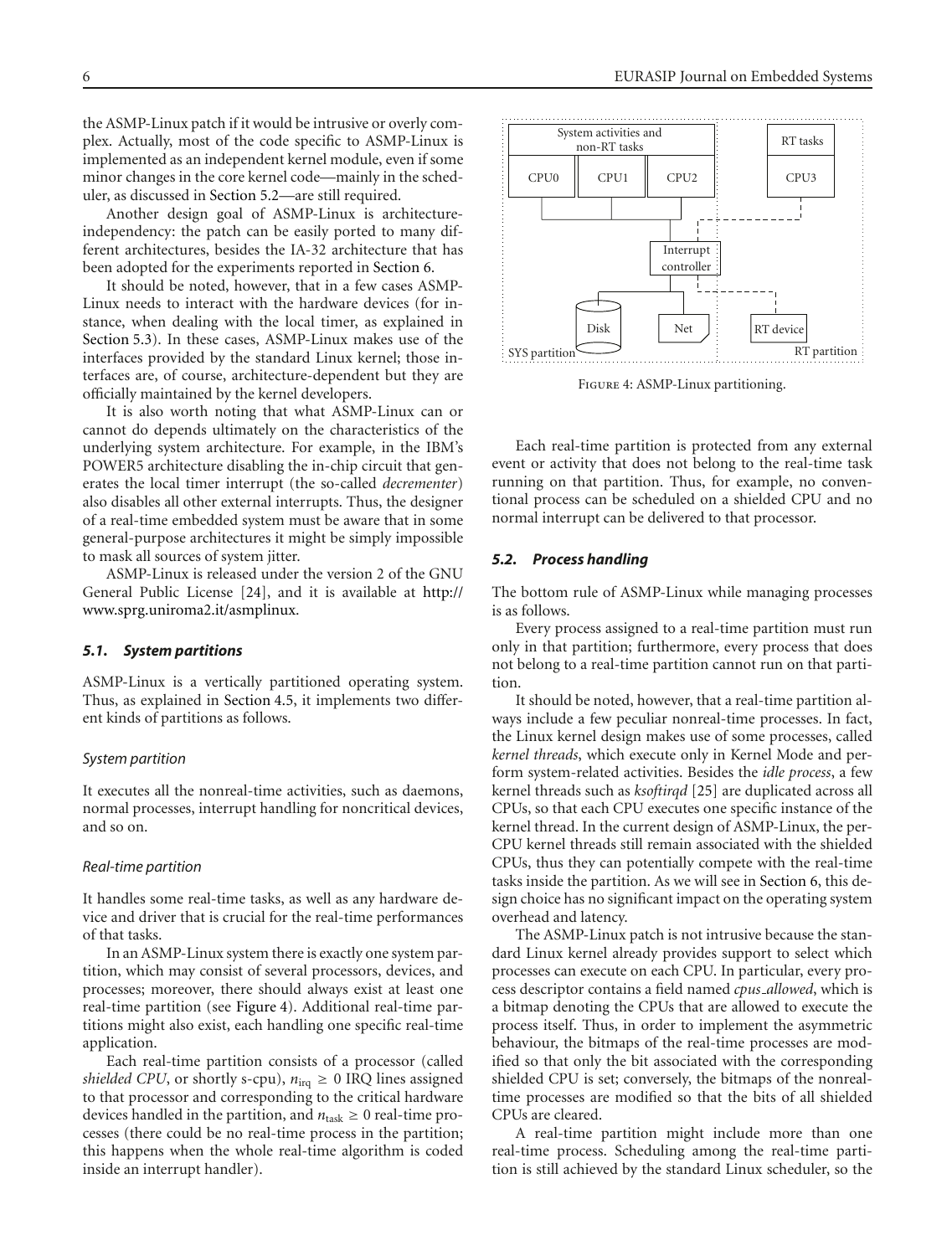standard Linux static and dynamic priorities are honored. In this case, of course, it is up to the developer of the real-time application to ensure that the deadlines of each process are always catched.

The list of real-time processes assigned to a real-time partition may also be empty: this is intended for those applications that do not need to do anything more than handling the interrupts coming from some hardware device. In this case, the device handled in a real-time partition can be seen as a *smart device*, that is, a device with the computational power of a standard processor.

The ASMP-Linux patch modifies in a few places the scheduling algorithm of the standard Linux kernel. In particular, since version 2.6, Linux supports the so-called *scheduling domains* [25]: the processors are evenly partitioned in domains, which are kept balanced by the kernel according to the physical characteristics of the CPUs. Usually, the load in CMP and CMT processors will be equally spread on all the physical chips. For instance, in a system having two physical processors*chip0* and *chip1*, each of which being a 2-way CMT CPU, the standard Linux scheduler will try to put two running processes so as to assign one process to the first virtual processor of *chip0* and the other one to the first virtual processor of *chip1*. Having both processes running on the same chip, one on each virtual processor, would be a waste of resource: an entire physical chip kept idle.

However, load balancing among scheduling domains is a time-consuming, unpredictable activity. Moreover, it is obviously useless for shielded processors, because only predefined processes can run on each shielded CPU. Therefore, the ASMP-Linux patch changes the load balancing algorithm so that shielded CPUs are always ignored.

#### *5.3. Interrupts handling*

As mentioned in Section 4.3, interrupts are the major cause of jitter in real-time systems, because they are generated by hardware devices asynchronously with respect to the process currently executed on a CPU. In order to understand how ASMP-Linux manages this problem, a brief introduction on how interrupts are delivered to processors is required.

Most uniprocessor and multiprocessor systems include one or more *Interrupt Controller* chips, which are capable to route interrupt signals to the CPUs according to predefined routing policies. Two routing policies are commonly found: either the Interrupt Controller propagates the next interrupt signal to one specific CPU (using, e.g., a round-robin scheduling), or it propagates the signal to all the CPUs. In the latter case, the CPU that first stops the execution of its process and starts to execute the interrupt handler sends an acknowledgement signal to the Interrupt Controller, which frees the others CPUs from handling the interrupt. Figure 5 shows a typical configuration for a multiprocessor system based on the IA-32 architecture.

A shielded process must receive only interrupts coming from selected, crucial hardware devices, otherwise, the realtime application executing on the shielded processor will be affected by some unpredictable jitter. Fortunately, recent Interrupt Controller chips—such as the *I/O Advanced Pro-*



Figure 5: A SMP using Intel IO-APIC.

*grammable Interrupt Controller* (I/O-APIC) found in the Intel architectures—can be programmed so that interrupt signals coming from specific IRQ lines are forwarded to a set of predefined processors.

Thus, the ASMP-Linux patch instruments the Interrupt Controller chips to forward general interrupts only to nonshielded CPUs, while the interrupts assigned to a given realtime partition are sent only to the corresponding shielded CPU.

However, a shielded processor can also receive interrupt signals that do not come from an Interrupt Controller at all. In fact, modern processors include an internal interrupt controller—for instance, in the Intel processors this component is called *Local APIC*. This internal controller receives the signals coming from the external Interrupt Controllers and sends them to the CPU core, thus interrupting the current execution flow. However, the internal controller is also capable to directly exchange interrupt signals with the interrupt controllers of the other CPUs in the system; these interrupts are said *interprocessor interrupts*, or IPI. Finally, the internal controller could also generate a periodic self-interrupt, that is, a clock signal that will periodically interrupt the execution flow of its own CPU core. This interrupt signal is called *local timer*.

In multiprocessor systems based on Linux, interprocessor interrupts are commonly used to force all CPUs in the system to perform synchronization procedures or load balancing across CPUs while the local timer is used to implement the time-sharing policy of each processor. As discussed in the previous sections, in ASMP-Linux load balancing never affects shielded CPUs. Furthermore, it is possible to disable the local timer of a shielded CPU altogether. Of course, this means that the time-sharing policy across the processes running in the corresponding real-time partition is no longer enforced, thus the real-time tasks must implement some form of cooperative scheduling.

#### *5.4. Real-time inheritance*

During its execution, a process could invoke kernel services by means of system calls. The ASMP-Linux patch slightly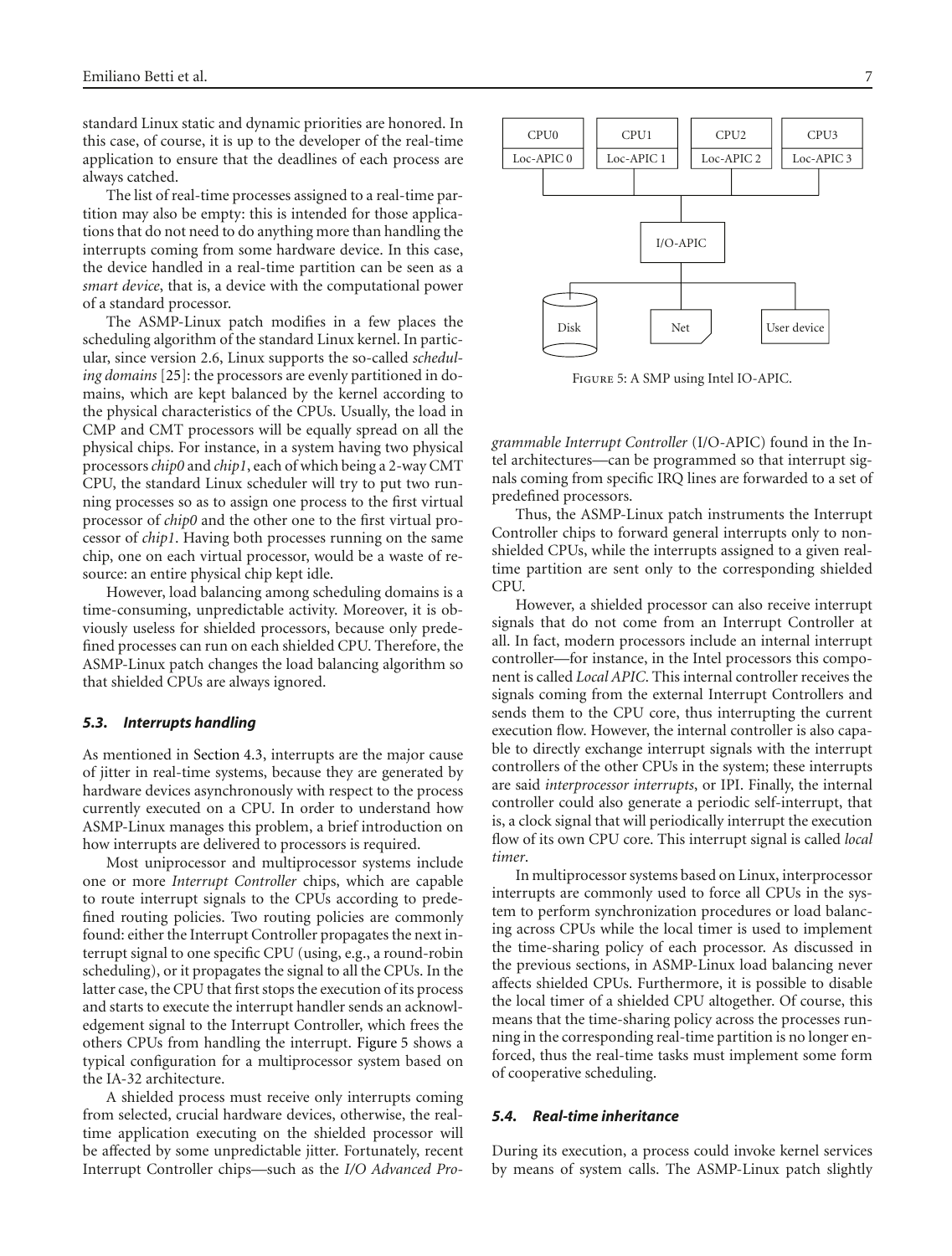modifies the service routines of a few system calls, in particular, those related to process creation and removal: *fork()*, *clone()*, and *exit()*. In fact, those system calls affect some data structures introduced by ASMP-Linux and associated with the process descriptor.

As a design choice, a process transmits its property of being part of a real-time partition to its children; it also maintains that property even when executing an *exec()*-like system call. If the child does not actually need the real-time capabilities, it can move itself to the nonreal-time partition (see next section).

#### *5.5. ASMP-linux interface*

ASMP-Linux provides a simple */proc* file interface to control which CPUs are shielded, as well as the real-time processes and interrupts attached to each shielded CPU. The interface could have been designed as system calls but this choice would have made the ASMP-Linux patch less portable (system calls are universally numbered) and more intrusive.

Let us suppose that the system administrator wants to shield the second CPU of the system (CPU1), and that she wants to assign to the new real-time partition the process having PID X and the interrupt vector N. In order to do this, she can simply issue the following shell commands:

*echo 1 > /proc/asmp/cpu1/shielded echo X > /proc/asmp/cpu1/pids echo N > /proc/asmp/cpu1/irqs.*

The first command makes CPU1 shielded.<sup>2</sup> The other two commands assign to the shielded CPU the process and the interrupt vector, respectively. Of course, more processes or interrupt vectors can be added to the real-time partition by writing their identifiers into the proper *pids* and *irqs* files as needed.

To remove a process or interrupt vector it is sufficient to write the corresponding identifier into the proper */proc* file prefixed by the minus sign ("−"). Writing 0 into */proc/asmp/cpu1/shielded* file turns the real-time partition off: any process or interrupt in the partition is moved to the nonreal-time partition, then the CPU is unshielded.

The */proc* interface also allows the system administrator to control the local timers of the shielded CPUs. Disabling the local timer is as simple as typing:

#### *echo 0 > /proc/asmp/cpu1/localtimer*

The value written in the *localtimer* file can be either zero (timer disabled) or a positive scaling factor that represents how many ticks—that is, global timer interrupts generated by the Programmable Interval Timer chip—must elapse before the local timer interrupt is raised. For instance, writing the value ten into the *localtimer* file sets the frequency of the

Table 1: Characteristics of the test platforms.

| ID             | Architecture        | <b>CPUs</b> | Freq. GHz | RAM GB |
|----------------|---------------------|-------------|-----------|--------|
| S1             | <b>IA-32 SMP HT</b> | 8 virt.     | 1.50      |        |
| S <sub>2</sub> | IA-32 SMP           | 4 phys.     | 1.50      | 3      |
| S <sub>3</sub> | $IA-32$ CMP         | 2 cores     | 1.83      |        |

local timer interrupt to 1*/*10 of the frequency of the global timer interrupts.

Needless to say, these operations on the */proc* interface of ASMP-Linux can also be performed directly by the User Mode programs through the usual *open()* and *write()* system calls.

#### **6. EXPERIMENTAL DATA**

ASMP-Linux provides a good foundation for an hard realtime operating system on multiprocessor systems. To validate this claim, we performed two sets of experiments.

The first test, described in Section 6.2, aims to evaluate the operating system overhead of ASMP-Linux: the execution time of a real-time process executing a CPU-bound computation is measured under both ASMP-Linux and a standard Linux 2.6.19.1 kernel, with different system loads, and on several hardware platforms.

The second test, described in Section 6.3, aims to evaluate the operating system latency of ASMP-Linux: the local timer is reprogrammed so as to raise an interrupt signal after a predefined interval of time; the interrupt handler wakes a sleeping real-time process up. The difference between the expected wake-up time and the actual wake-up time is a measure of the operating system latency. Again, the test has been carried on under both ASMP-Linux and a standard Linux 2.6.19.1 kernel, with different system loads, and on several hardware platforms.

#### *6.1. Experimental environments*

Two different platforms were used for the experiments; Table 1 summarizes their characteristics and configurations.

The first platform is a 4-way SMP Intel Xeon HT [26] system running at 1.50 GHz; every chip consists of two virtual processors (HT stands for *HyperThreading Technology* [27]). The operating system sees each virtual processor as a single CPU. This system has been tested with HT enabled (configuration "S1") and disabled (configuration "S2").

The second platform (configuration "S3") is a desktop computer based on a 2-way CMT Intel processor running at 1.83 Ghz. The physical processor chip contains two cores [28]. This particular version of the processor is the one used in laptop systems, optimized for power consumption.

The Intel Xeon HT processor is a coarse-grained multithreading processor; on the other side, the Intel Dual Core is a multicore processor (see Section 3). These two platforms cover the actual spectrum of modern CMP/CMT processors.

We think that both hyperthreaded processors and lowpower versions of multicore processors are of particular interest to embedded system designers. In fact, one of the

<sup>2</sup> Actually, the first command could be omitted in this case, because issuing either the second command or the third one will implicitly shield the target CPU.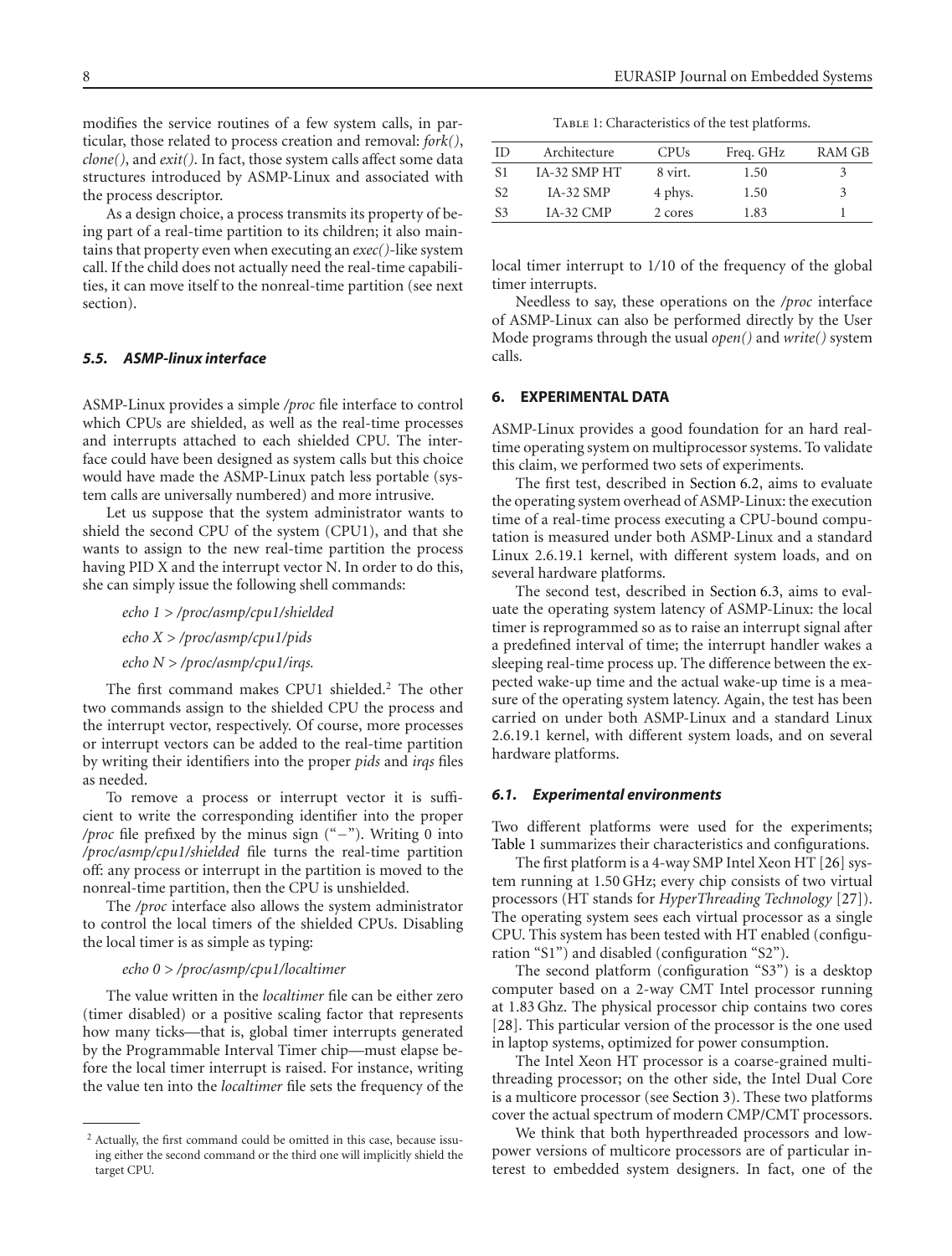biggest problems in embedded systems is heat dissipation. Hyperthreaded processors have relatively low power consumption, because the virtual processors in the chips are not full CPUs and the running threads are not really executed in parallel. Furthermore, low-power versions of COTS processors have often been used in embedded systems precisely because they make the heat dissipation problems much easier to solve.

For each platform, the following system loads have been considered.

- IDL The system is mostly *idle*: no User Mode process is runnable beside the real-time application being tested. This load has been included for comparison with the other system loads.
- CPU *CPU load*: the system is busy executing *kp* CPU-bound processes, where  $p$  is the number of (virtual) processors in the system, and *k* is equal to 16 for the first test, and to 128 for the second test.
- AIO *Asynchronous I/O load*: the system is busy executing *kp* I/O-bound processes, where *k* and *p* are defined as above. Each I/O-bound process continuously issues nonblocking write operations on disk.
- SIO *Synchronous I/O load*: the system is busy executing *kp* I/O-bound processes, where *k* and *p* are defined as above. Each I/O-bound process continuously issues synchronous (blocking) write operations on disk.
- MIX *Mixed load*: the system is busy executing (*k/*2)*p* CPUbound processes, (*k/*2)*p* asynchronous I/O-bound processes, and (*k/*2)*p* synchronous I/O-bound processes, where *k* and *p* are defined as above.

Each of these workloads has a peculiar impact on the operating system overhead. The CPU workload is characterized by a large number of processes that compete for the CPUs, thus the overhead due to the scheduler is significant. In the AIO workload, the write operations issued by the processes are asynchronous, but the kernel must serialize the low-level accesses to the disks in order to avoid data corruption. Therefore, the AIO workload is characterized by a moderate number of disk I/O interrupts and a significant overhead due to data moving between User Mode and Kernel Mode buffers. The SIO workload is characterized by processes that raise blocking write operations to disk: each process sleeps until the data have been written on the disk. This means that, most of the times, the processes are waiting for an external event and do not compete for the CPU. On the other hand, the kernel must spend a significant portion of time handling the disk I/O interrupts. Finally, in the MIX workload the kernel must handle many interrupts, it must move large amounts of data, and it must schedule many runnable processes.

For each platform, we performed a large number of iterations of the tests by using the following.

- N A normal *(SCHED NORMAL)* Linux process (just for comparison).
- Rw A "real-time" *(SCHED FIFO)* Linux process statically bound on a CPU that also gets all extenal interrupt signals of the system.
- Rb A "real-time" *(SCHED FIFO)* Linux process statically bound on a CPU that does not receive any external in-
- Aon A process running inside a real-time ASMP-Linux partition with local timer interrupts enabled.
- Aoff A process running inside a real-time ASMP-Linux partition with local timer interrupts disabled.

The IA-32 architecture cannot reliably distribute the external interrupt signals across all CPUs in the system (this is the well-known "I/O APIC annoyance" problem). Therefore, two sets of experiments for real-time processes have been performed:  $R_w$  represents the worst possible case, where the CPU executing the real-time process handles all the external interrupt signals;  $R<sub>b</sub>$  represents the best possible case, where the CPU executing the real-time process handles no interrupt signal at all (except the local timer interrupt). The actual performance of a production system is in some point between the two cases.

#### *6.2. Evaluating the OS overhead*

terrupt signal.

The goal of the first test is to evaluate the operating system overhead of ASMP-Linux. In order to achieve this, a simple, CPU-bound conventional program has been developed. The program includes a function performing *n* millions of integer arithmetic operations on a tight loop (*n* has been chosen, for each test platform, so that each iteration lasts for about 0.5 seondc); this function is executed 1000 times, and the execution time of each invocation is measured.

The program has been implemented in five versions (N,  $R_w$ ,  $R_b$ ,  $A_{on}$ , and  $A_{off}$ ), and each program version has been executed on all platforms (S1, S2, and S3).

As discussed in Section 4.3, the data  $T_x$  coming from the experiments are the real-execution times resulting from the base time *T* effectively required for the computation plus any delay induced by the system. Generally speaking,  $T_x = T + T$  $\varepsilon_h$  +  $\varepsilon_l$  +  $\varepsilon_o$ , where  $\varepsilon_h$  is a nonconstant delay introduced by the hardware, *εl* is due to the operating system latency, and *εo* is due to the operating system overhead. The variations of the values  $\varepsilon_h + \varepsilon_l + \varepsilon_o$  give raise to the jitter of the system. In order to understand how the operating system overhead *εo* affects the execution time, estimations for *T*,  $\varepsilon_h$ , and  $\varepsilon_l$  are required.

In order to evaluate *T* and  $\varepsilon_h$ , the "minimum" execution time required by the function—the *base time*—has been computed on each platform by running the program with interrupts disabled, that is, exactly as if the operating system were not present at all. The base time corresponds to  $T + \varepsilon_h$ ; however, the hardware jitter for the performed experiments is negligible (roughly, some tens of nanoseconds, on the average) because the test has been written so that it makes little use of the caches and no use at all of memory, it does not execute long latency operation, and so on. Therefore, we can safely assume that  $\varepsilon_h \approx 0$  and that the base time is essentially the value *T*. On the S1 and S2 platforms, the measured base time was 466.649 milliseconds, while on the S3 platform the measured base time was 545.469 milliseconds.

Finally, because the test program is CPU-bound and never blocks waiting for an interrupt signal, the impact of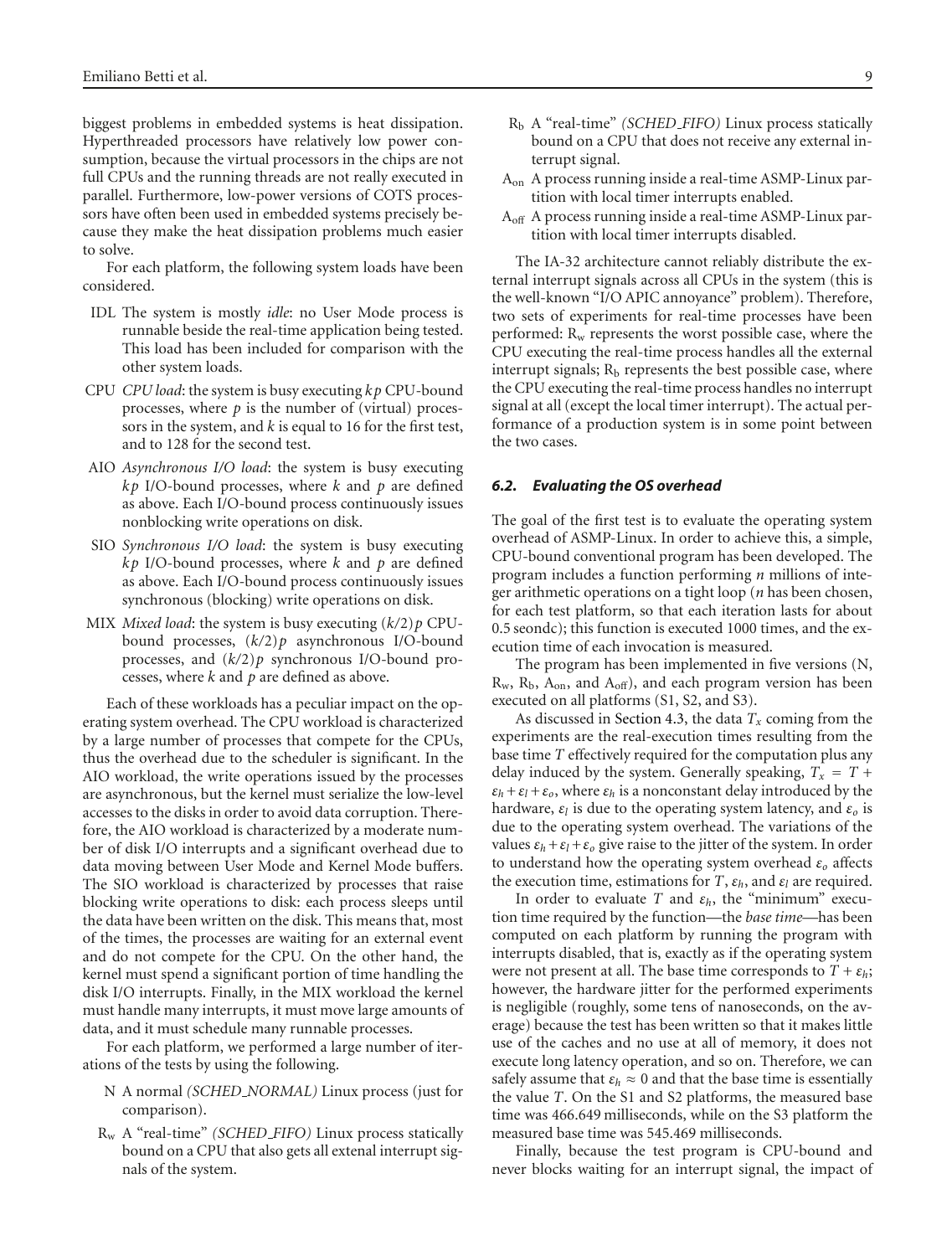| Proc          | Avg       | StDev                | Min    | Max       |
|---------------|-----------|----------------------|--------|-----------|
| N             | 20275.784 | 6072.575             | 12.796 | 34696.051 |
| $R_{w}$       | 28.459    | 12.945               | 10.721 | 48.837    |
| $R_b$         | 27.461    | 9.661                | 3.907  | 42.213    |
| $A_{on}$      | 30.262    | 8.306                | 8.063  | 41.099    |
| $\rm A_{off}$ | 27.847    | 7.985                | 6.427  | 38.207    |
|               |           | (b) Configuration S2 |        |           |
| Proc          | Avg       | StDev                | Min    | Max       |
| N             | 18513.615 | 5996.971             | 1.479  | 33993.351 |
| $R_{w}$       | 4.215     | 0.226                | 3.913  | 10.146    |
| $\rm R_b$     | 1.420     | 0.029                | 1.393  | 1.554     |
| $A_{on}$      | 1.490     | 0.044                | 1.362  | 1.624     |
| $A_{\rm off}$ | 0.000     | 0.000                | 0.000  | 0.000     |
|               |           | (c) Configuration S3 |        |           |
| Proc          | Avg       | StDev                | Min    | Max       |
| N             | 20065.194 | 6095.807             | 0.606  | 32472.931 |
| $R_{\rm w}$   | 3.477     | 0.024                | 3.431  | 3.603     |
| $R_{\rm b}$   | 0.554     | 0.031                | 0.525  | 0.807     |
| $A_{\rm on}$  | 0.556     | 0.032                | 0.505  | 0.811     |
| $\rm A_{off}$ | 0.000     | 0.000                | 0.000  | 0.000     |

Table 2: Operating system overheads for the MIX workload (in milliseconds). (a) Configuration S1

the operating system latency on the execution time is very small  $(\varepsilon_l \approx 0)$ . One can thus assume that  $T_x \approx T + \varepsilon_o$ .

Therefore, in order to evaluate  $\varepsilon_o$ , the appropriate base times has been subtracted from the measured execution times. These differences are statistically summarized for the MIX workload in Table 2. 3

Platform S1 shows how the asymmetric approach does not provide real-time performance for HyperThreading architectures. In fact, in those processors, the amount of shared resources is significant, therefore, a real-time application running on a virtual processor cannot be executed in a deterministic way regardless of the application running on the other virtual processors.

The test results for platform S2 and S3, instead, clearly state that ASMP-Linux does an excellent job in reducing the impact of operating system overhead on real-time applications.

Platform S3 is the most interesting to us because provides a good *performance/cost* ratio (where *cost* is intended in both money and power consumption senses). For lack of space, in the following analysis we will focus on that platform, unless other platforms are clearly stated.

Figure 8 shows how platform S3 performs with the different workloads and test cases  $R_w$ ,  $R_b$ ,  $A_{on}$ , and  $A_{off}$  (we do not show results from the N test case because its times are several orders of magnitude higher than the others). Each box in the figure represents the maximum overhead measured in all experiments performed on the specific workload and test case. Since the maximum overhead might be considered as a rough estimator for the real-time characteristics of the system, it can be inferred that all workloads present the same pattern:  $A_{off}$  is better than  $A_{on}$ , which in turn is roughly equivalent to  $R_b$ , which is finally much better than  $R_w$ . Since all workloads are alike, from now on we will specifically discuss the MIX workload—likely the most representative of a real-world scenario.

Figure 6 shows the samples measured on system S3 with MIX workload. Each dot represents a single test; its *y*coordinate corresponds to the difference betweeen the measured time and the base value, as reported in Table 2. (Notice that the *y*-axis in the four plots have different scales).

The time required to complete each iteration of the test varies according to the operating system overhead experimented in that measurement: for example, in system S3, with a MIX workload, each difference can be between 3.431 milliseconds and 3.603 milliseconds for the  $R_w$  test case.

Figure 6(a) clearly shows that at the beginning of the test the kernel was involved in some activity, which terminated after about 300 samples. We identified this activity in creating the processes that belonged to the workload: after some time all the processes have been created and that activity is no longer present. Figure 6(a) also shows how, for the length of the experiment, all the samples are affected by jitter, thus they are far from the theoretical performance of the platform.

Figures  $6(b)$  and  $6(c)$  show that the operating system overhead mainly consists of some short, regular activities: we identify those activities with the local timer interrupt (which,

<sup>3</sup> Results for all workloads are reported in [29].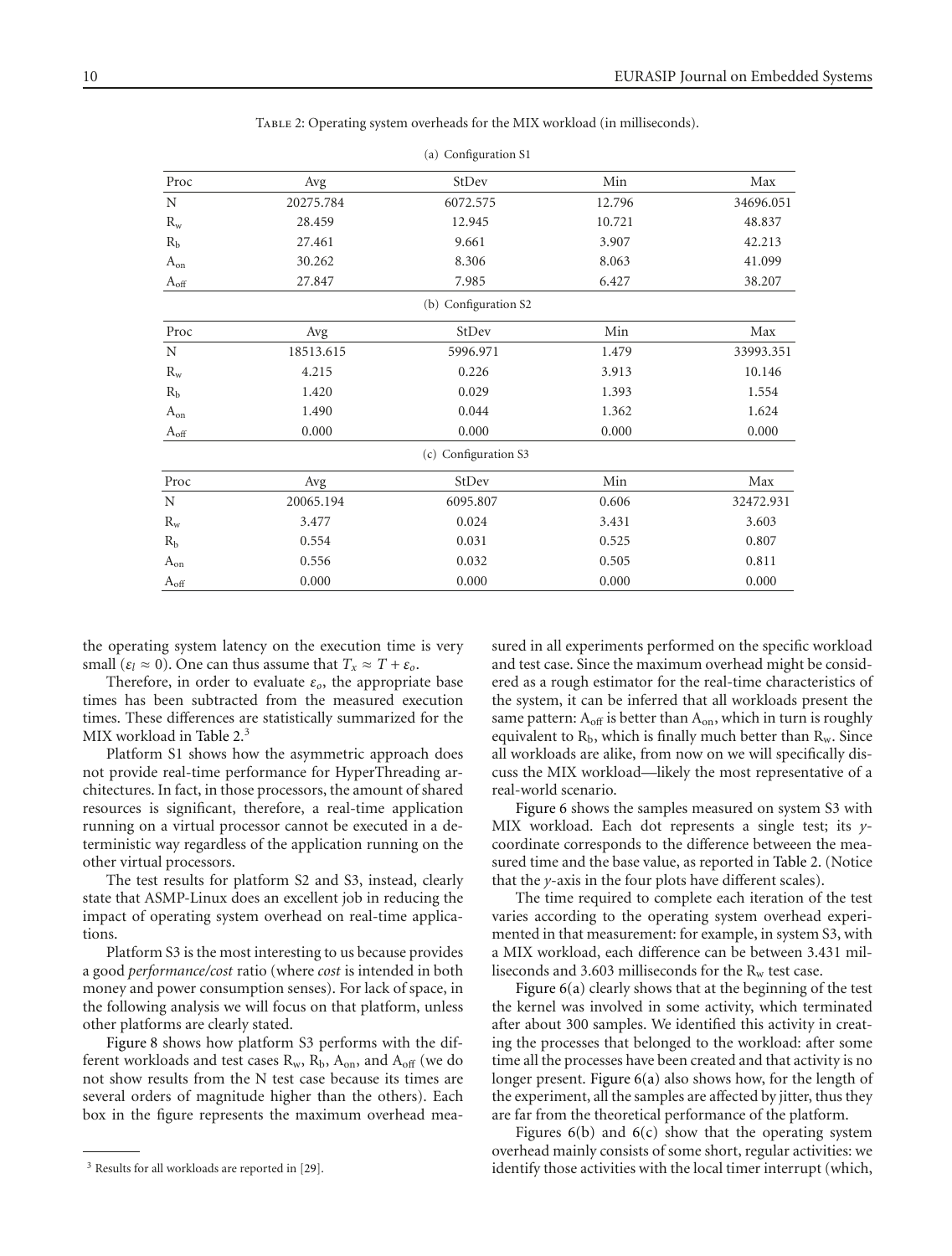

Figure 6: Scatter graphics for system S3, MIX workload.

in fact, is not present in Figure  $6(d)$ ). Every millisecond the local timer raised an interrupt (the highest priority kernel activity) and the CPU executed the interrupt handler instead of the real-time application. It can be noticed that  $R_b$  performs slightly better than Aon. As a matter of fact, the two test cases are very similar: in  $R<sub>b</sub>$  the scheduler always selects the test program because it has *SCHED FIFO* priority while in Aon the scheduler selects the "best" runnable process in the real-time ASMP partition—this normally means thatthe test program itself, but in a few cases, might also select a per-CPU kernel thread, whose execution makes the running time of the test program longer.

It is straightforward to see in Figure 6(d) how ASMP-Linux in the A<sub>off</sub> version has a deterministic behavior, with no jitter, and catches the optimal performance that can be achieved on the platform (i.e., the *base time* mentioned above). On the other hand, using ASMP-Linux in the  $A_{on}$ version only provides soft real-time performance, comparable with those of  $R<sub>b</sub>$ .

Figure 7 shows inverse cumulative densitive function (CDF) of the probability (*x*-axis) that a given sample is less than or equal to a threshold execution time (*y*-axis). For example, in Figure 7(a), the probability that the overhead in the test is less than or equal to 3.5 milliseconds is about 80%. We think this figure clearly explains how the operating system overhead can damage the performance of a real-time system. Different operating system activities introduce different amounts of jitter during the execution of the test, resulting in a nondeterministic response time. Moreover, the figure states how the maximum overhead can be significantly higher than the average operating system overhead. Once again, the figure shows how ASMP-Linux in the  $A_{on}$  version is only suitable for soft real-time application as well as  $R<sub>b</sub>$ . On the other hand,  $A_{\text{off}}$  provides hard real-time performance.

#### *6.3. Evaluating the operating system latency*

The goal of the second test is to evaluate the operating system latency of ASMP-Linux . In order to achieve this, the local timer (see Section 5.3) has been programmed so as to emulate an external device that raises interrupts to be handled by a real-time application.

In particular, a simple program that sleeps until awakened by the operating system has been implemented in five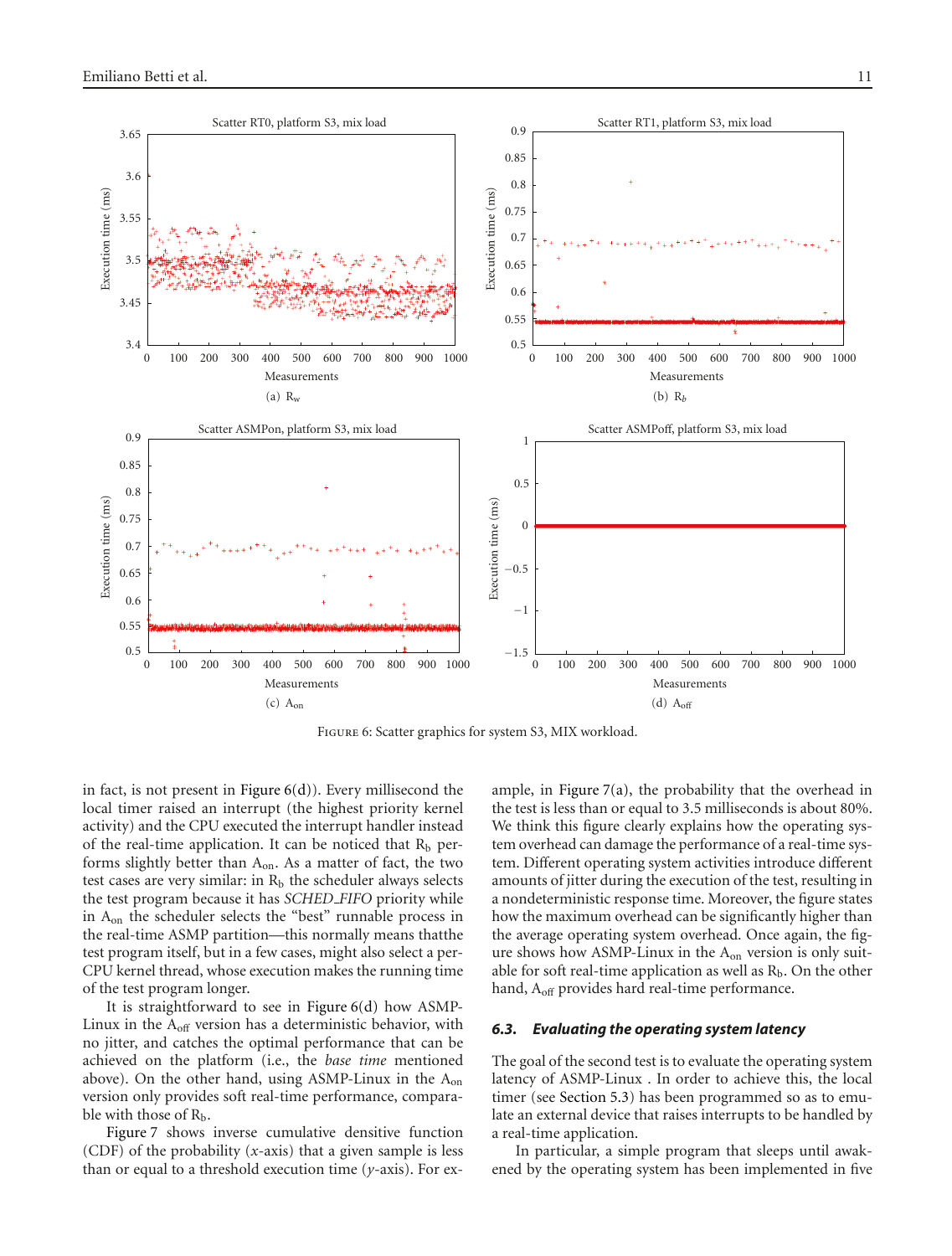

Figure 7: Inverse density functions for overhead on system S3, MIX workload.



Figure 8: OS maximum overhead comparison.

versions (N,  $R_w$ ,  $R_b$ ,  $A_{on}$ , and  $A_{off}$ ). Moreover, a kernel module has been developed in order to simulate a hardware device: it provides a device file that can be used by a User Mode program to get data as soon as they are available. The kernel module reprograms the local timer to raise a one-shot interrupt signal after a predefined time interval. The corresponding interrupt handler awakes the process blocked on the device file and returns to it a measure of the time elapsed since the timer interrupts occurred.

The data coming from the experiments yield the time elapsed since the local timer interrupt is raised and the User Mode program starts to execute again. Each test has been repeated 10 000 times; the results are statistically summarized for the MIX workload in Table 3. 4

The delay observed by the real-time application is  $\varepsilon_h$  +  $\varepsilon_l$  +  $\varepsilon_o$ . Assuming as in the previous test  $\varepsilon_h \approx 0$ , the observed delay is essentially due to the operating system overhead and to the operating system latency. Except for the case "N," one can also assume that the operating system overhead is very small because, after being awoken, the real-time application does not do anything but issuing another read operation from the device file. This means that the probability of the real-time process being interrupted by any kernel activity in such a small amount of time is very small. In fact, the real-time application is either the only process that can run on the processor ( $A_{on}$  and  $A_{off}$ ), or it has always greater priority than the other processes in the system  $(R_w$  and  $R_b)$ . Thus, once awakened, the real-time task is selected right away by the kernel scheduler and no other process can interrupt it. Therefore, the delays shown in Table 3 are essentially due to

<sup>4</sup> Results for all workloads are reported in [29].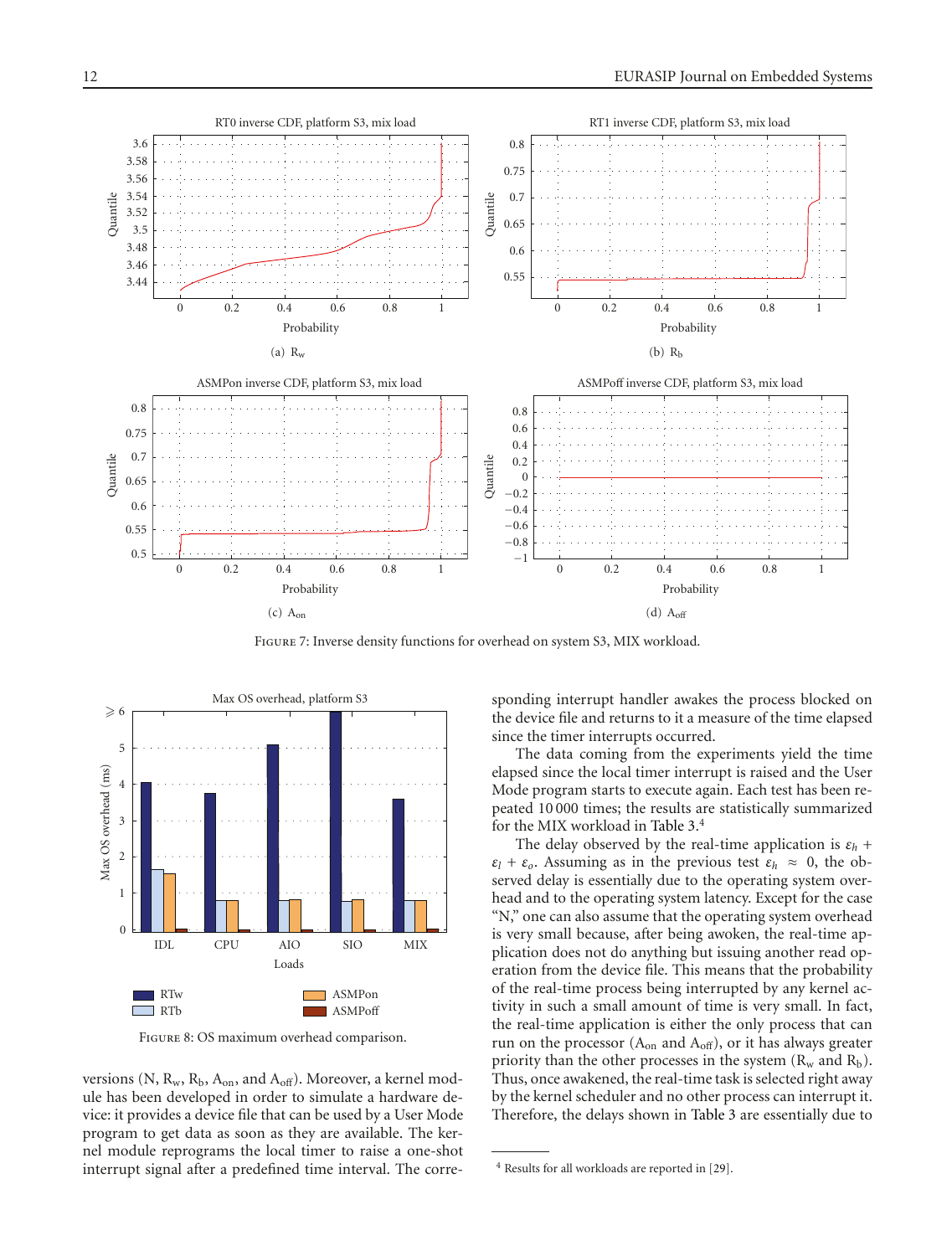| (a) Configuration S1 |           |            |       |                      |
|----------------------|-----------|------------|-------|----------------------|
| Proc                 | Avg       | StDev      | Min   | Max                  |
| N                    | 13923.606 | 220157.013 | 6.946 | $5.001 \cdot 10^{6}$ |
| $R_{w}$              | 10.970    | 8.458      | 6.405 | 603.272              |
| $R_b$                | 10.027    | 5.292      | 6.506 | 306.497              |
| $A_{on}$             | 8.074     | 1.601      | 6.683 | 20.877               |
| $A_{\rm off}$        | 8.870     | 1.750      | 6.839 | 23.230               |

Table 3: Operating system latencies for the MIX workload (in microseconds).

| $\binom{a}{b}$ comparation of |           |            |       |              |
|-------------------------------|-----------|------------|-------|--------------|
| Proc                          | Avg       | StDev      | Min   | Max          |
| N                             | 13923.606 | 220157.013 | 6.946 | $5.001 - 10$ |
| $R_{w}$                       | 10.970    | 8.458      | 6.405 | 603.272      |
| $R_{\rm b}$                   | 10.027    | 5.292      | 6.506 | 306.497      |
| $A_{on}$                      | 8.074     | 1.601      | 6.683 | 20.877       |
| $A_{\text{off}}$              | 8.870     | 1.750      | 6.839 | 23.230       |
|                               |           |            |       |              |

| Proc      | Avg       | StDev                | Min   | Max                  |
|-----------|-----------|----------------------|-------|----------------------|
| N         | 24402.723 | 331861.500           | 4.904 | $4.997 \cdot 10^{6}$ |
| $R_{w}$   | 5.996     | 1.249                | 4.960 | 39.982               |
| $R_b$     | 5.511     | 1.231                | 4.603 | 109.964              |
| $A_{on}$  | 5.120     | 0.275                | 4.917 | 9.370                |
| $A_{off}$ | 5.441     | 0.199                | 5.207 | 6.716                |
|           |           |                      |       |                      |
|           |           | (c) Configuration S3 |       |                      |

(b) Configuration S2

| Proc           | Avg        | StDev      | Min   | Max                  |
|----------------|------------|------------|-------|----------------------|
| N              | 182577.713 | 936480.576 | 1.554 | $9.095 \cdot 10^{6}$ |
| $R_{w}$        | 1.999      | 1.619      | 1.722 | 66.883               |
| R <sub>b</sub> | 1.756      | 0.650      | 1.548 | 63.985               |
| $A_{on}$       | 1.721      | 0.034      | 1.674 | 3.228                |
| $A_{\rm off}$  | 1.639      | 0.025      | 1.602 | 2.466                |



Figure 9: OS maximum latency comparison.

both the interrupt and the scheduler latency of the operating system.

Figure 9 shows how platform S3 performs with the different workloads and test cases R<sub>w</sub>, R<sub>b</sub>, A<sub>on</sub>, and A<sub>off</sub> (we do not show results from the N test case because its times are several orders of magnitude higher than the others). Each box in the figure represents the maximum latency measured in

all experiments performed on the specific workload and test cases.

As we said, the probability that some kernel activity interrupts the real-time application is very small, yet not null. An interprocessor interrupt (IPI) could still be sent from one processor to the one running the real-time application (even for the  $R<sub>b</sub>$  test) in order to force process load balancing. This is, likely, what happened to  $R_w$  and  $R_b$ , since they experiment a large, isolated maximum.

As in the previous test, from now on we will restrict ourselves in discussing the MIX workload, which we think is representative of all the workloads (see [29] for the complete data set).

Figure 10 shows the samples measured on system S3 with MIX workload. Each dot represents a single test; its *y*coordinate corresponds to the latency time, as reported in Table 3. (The *y*-axis in the four plots have different scales; thus, e.g., the scattered points in Figure 10(d) would appear as a straight horizontal line on Figure 10(b)).

Figure 11 shows inverse cumulative densitive function (CDF) of the probability (*x*-axis) that a given sample is less than or equal to a threshold execution time (*y*-axis). For example, in Figure  $11(d)$ , the probability that the latency measured in the test is less than or equal to 1.6 microseconds is about 98%. In the  $A_{off}$  test case a small jitter is still present; nonetheless, it is so small that it could be arguably tolerated in many real-time scenarios.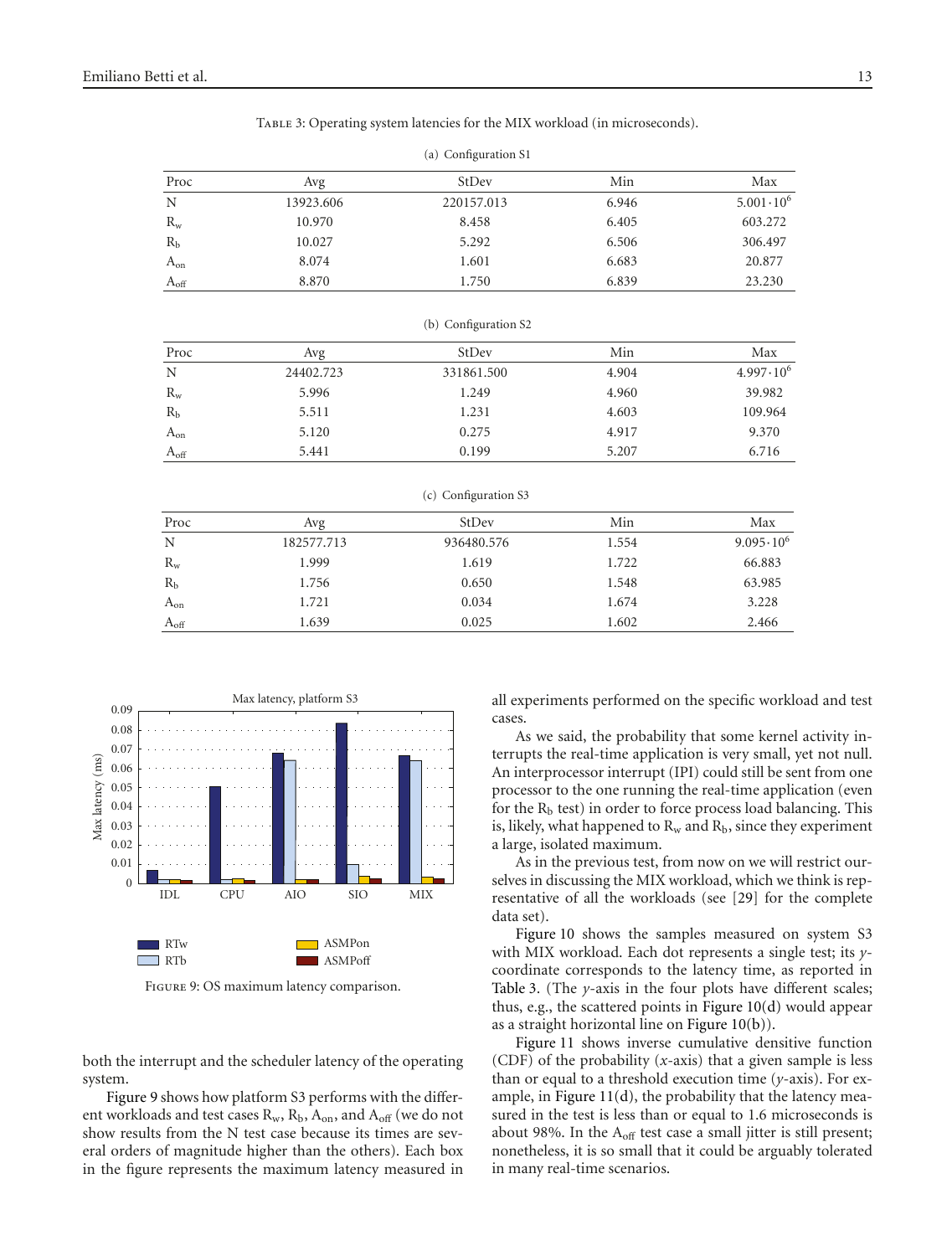

Figure 10: Scatter graphics for system S3, MIX workload.

#### *6.4. Final consideration*

The goal of these tests was to evaluate ASMP-Linux on different Platforms. In fact, each Platform has benefits and drawbacks: for example, Platform S1 is the less power consuming architecture because the virtual processors are not full CPUs; however, ASMP-Linux does not provide hard real-time performances on this Platform. Conversely, ASMP-Linux provides hard real-time performances when running on Platform S2 but this Platform is the most expensive in terms of cost, surface, and power consumption, thus we do not think it will fit well with embedded systems' constraints. Platform S3 is a good tradeoff between the previous two Platforms: ASMP-Linux still provides hard real-time performance even if the two cores share some resources, resulting in reduced chip surface and power consumption. Moreover, the tested processor has been specifically designed for power-critical system (such as laptops), thus we foreseen it will be largely used in embedded systems, as it happened with its predecessor single-core version.

#### **7. CONCLUSIONS AND FUTURE WORK**

In this paper we introduced ASMP-Linux as a fundamental component for an hard real-time operating system based on the Linux kernel for MP-embedded systems. We first introduced the notion of jitter and classified it in *hardware delay* and operating system *latency* and *overhead*. Then, we explained the asymmetric philosophy of ASMP-Linux and its internal details as well as how real-time applications might not catch their deadline because of jitter. Finally, we presented our experiment environments and tests: the test results show how ASMP-Linux is capable of minimizing both operating system overhead and latency, thus providing deterministic results for the tested applications.

Even if these results are encouraging, ASMP-Linux is not a complete hard real-time operating system. We are planning to add more features to ASMP-Linux in order to achieve this goal. Specifically, we are planning to add a new scheduler class for hard real-time applications that run on a shielded partition. Moreover, we plan to merge the ASMP-Linux kernel patch with the new timekeeping architecture that has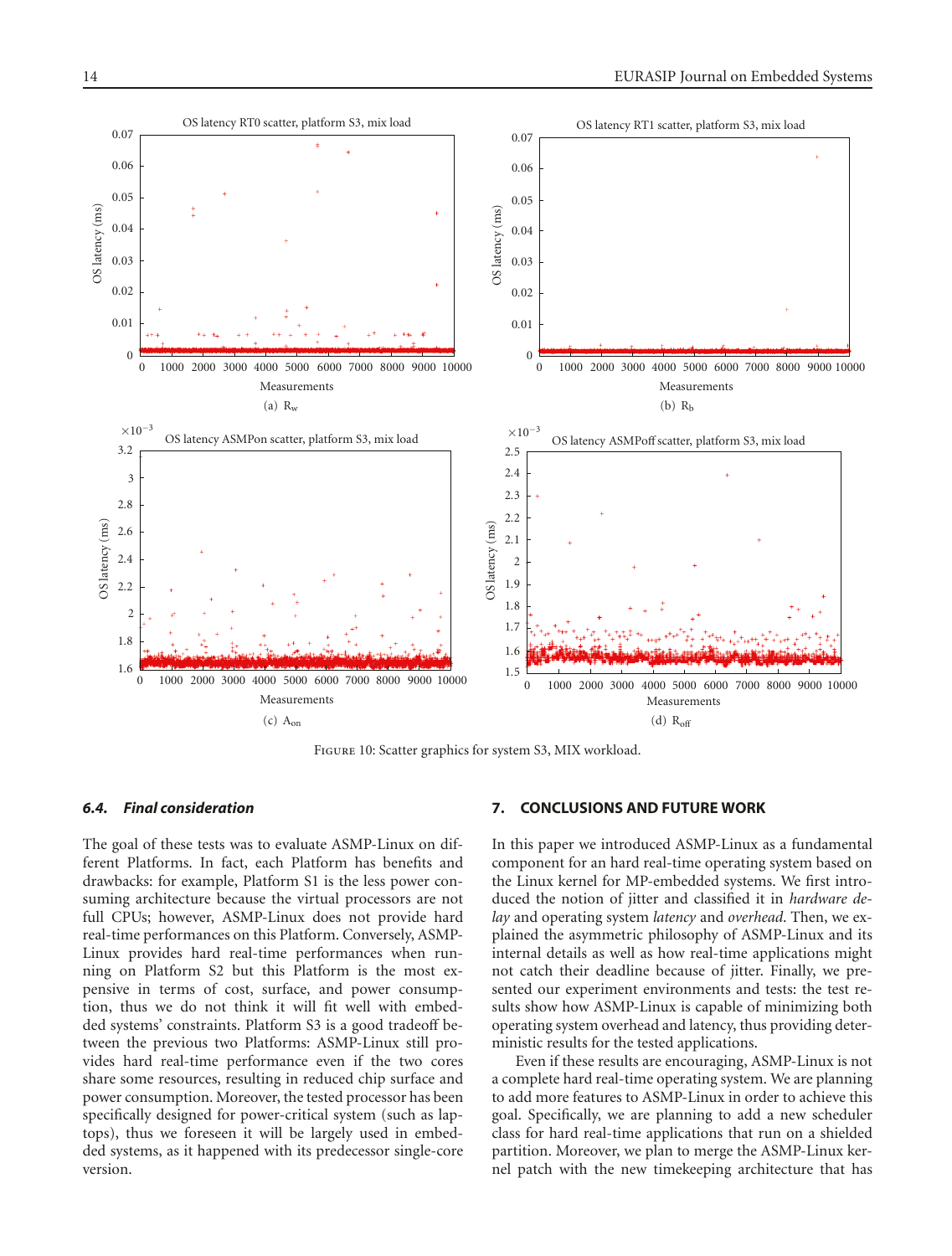

Figure 11: Inverse density functions for overhead on system S3, MIX workload.

been introduced in the Linux 2.6.21 kernel version, in particular, with the high-resolution timers and the dynamic ticks: this will improve the performances of periodic real-time tasks. Finally, we will provide interpartition channels so that hard real-time applications can exchange data with nonrealtime applications running in the system partition without affecting the hard real-time performances of the critical tasks.

# **REFERENCES**

- [1] M. Momtchev and P. Marquet, "An open operating system for intensive signal processing," Tech. Rep. 2001-08, Lab-Oratoire d'Informatique Fondamentale de Lille, Universite des Sciences ´ et Technologies de Lille, Villeneuve d'Ascq Cedex, France, 2001.
- [2] P. Marquet, E. Piel, J. Soula, and J.-L. Dekeyser, "Implementation of ARTiS, an asymmetric real-time extension of SMP Linux," in *The 6th Real-Time Linux Workshop*, Singapore, November 2004.
- [3] R. Gioiosa, "Asymmetric kernels for multiprocessor systems," M.S. thesis, University of Rome, Tor Vergata, Italy, October 2002.
- [4] S. Brosky and S. Rotolo, "Shielded processors: guaranteeing sub-millisecond response in standard Linux," in *The 4th Real-Time Linux Workshop*, Boston, Mass, USA, December 2002.
- [5] IBM Corp., "The Cell project at IBM Research," http://www .research.ibm.com/cell/home.html.
- [6] L. Eggermont, Ed., *Embedded Systems Roadmap*, STW Technology Foundation, 2002, http://www.stw.nl/Programmas/ Progress/ESroadmap.htm.
- [7] Intel Corp., "Intel Core2 Duo Mobile Processor Datasheet," ftp://download.intel.com/design/mobile/SPECUPDT/ 31407917.pdf, 2006.
- [8] H. M. Mathis, A. E. Mericas, J. D. McCalpin, R. J. Eickemeyer, and S. R. Kunkel, "Characterization of simultaneous multithreading (SMT) efficiency in POWER5," *IBM Journal of Research and Development*, vol. 49, no. 4-5, pp. 555–564, 2005.
- [9] J. M. Borkenhagen, R. J. Eickemeyer, R. N. Kalla, and S. R. Kunkel, "A multithreaded PowerPC processor for commercial servers," *IBM Journal of Research and Development*, vol. 44, no. 6, pp. 885–898, 2000.
- [10] S. Storino, A. Aipperspach, J. Borkenhagen, et al., "Commercial multi-threaded RISC processor," in *Proceedings of the IEEE 45th International Solid-State Circuits Conference, Digest of Technical Papers (ISSCC '98)*, pp. 234–235, San Francisco, Calif, USA, February 1998.
- [11] J. M. Tendler, J. S. Dodson, J. S. Fields Jr., H. Le, and B. Sinharoy, "POWER4 system microarchitecture," *IBM Journal of Research and Development*, vol. 46, no. 1, pp. 5–25, 2002.
- [12] Intel Corp., "Intel Pentium D Processor 900 sequence and Intel Pentium Processor Extreme Edition 955, 965 datasheet," ftp://download.intel.com/design/PentiumXE/datashts/ 31030607.pdf, 2006.
- [13] Advanced Micro Devices, "AMD Opteron<sup>TM</sup> Processor Product Data Sheet," http://www.amd.com/us-en/assets/content type/white papers and tech docs/23932.pdf, 2006.